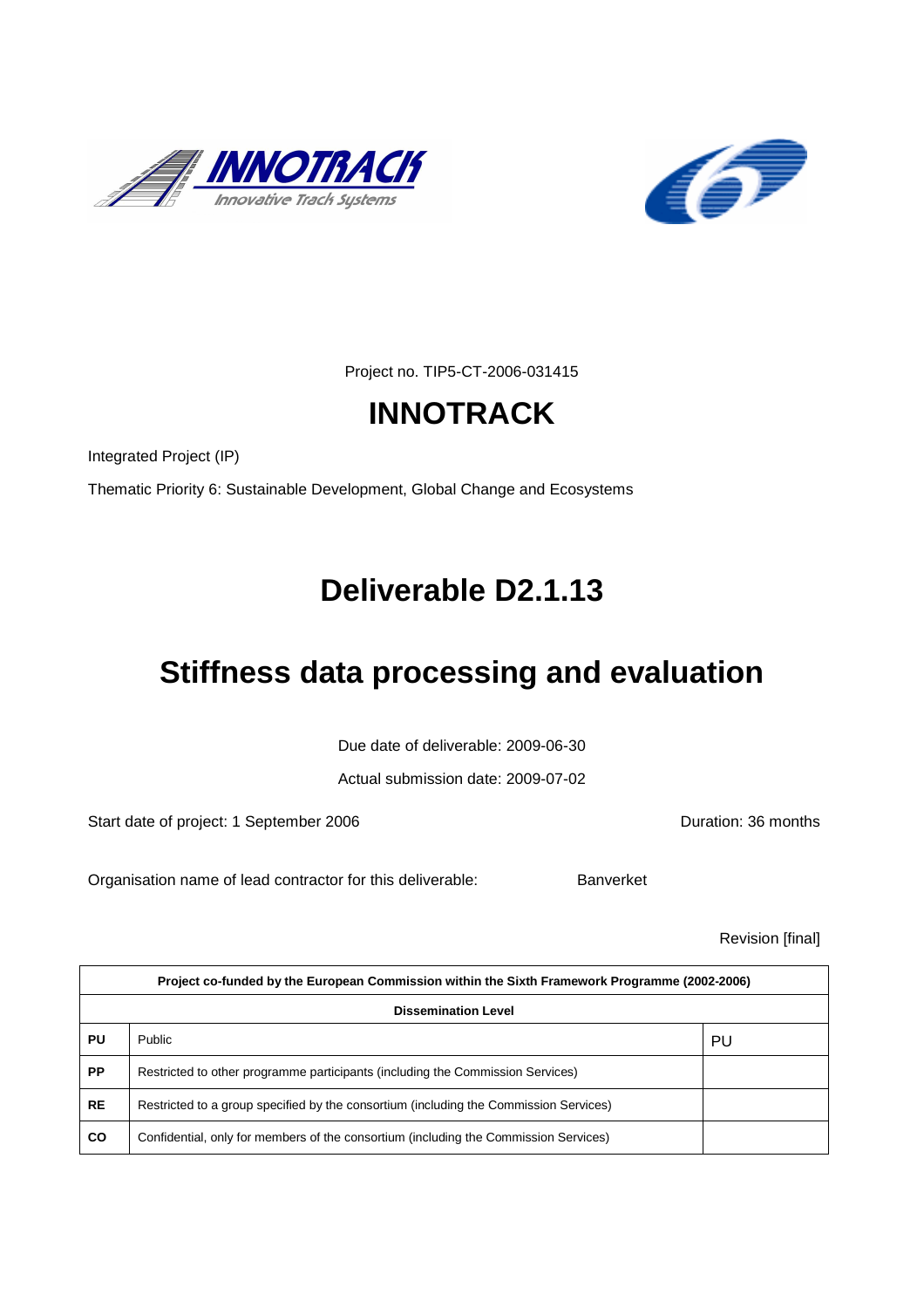## **Table of Contents**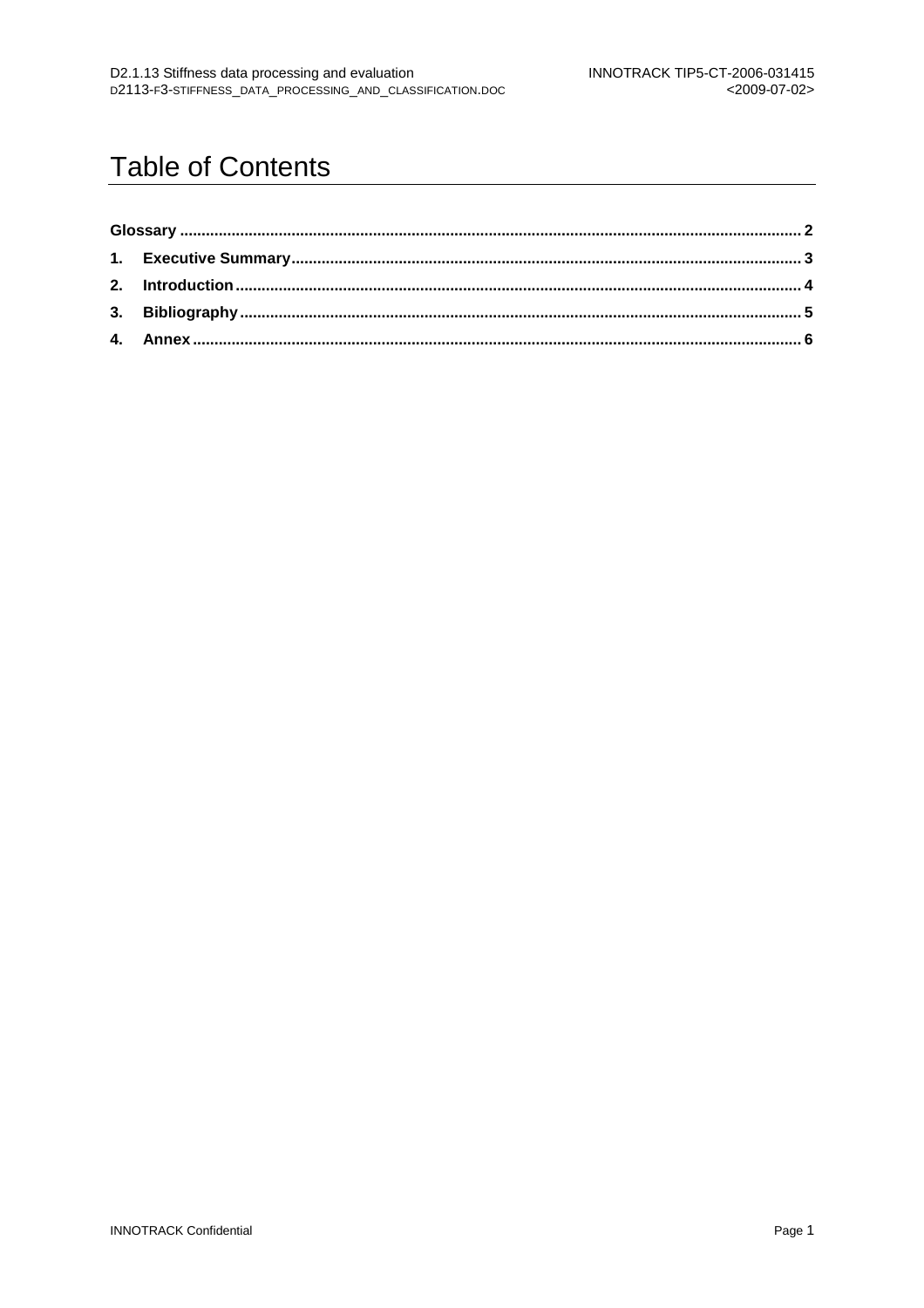### **Glossary**

| Abbreviation/acronym   Description |                                       |
|------------------------------------|---------------------------------------|
| I RSMV                             | Rolling Stiffness Measurement Vehicle |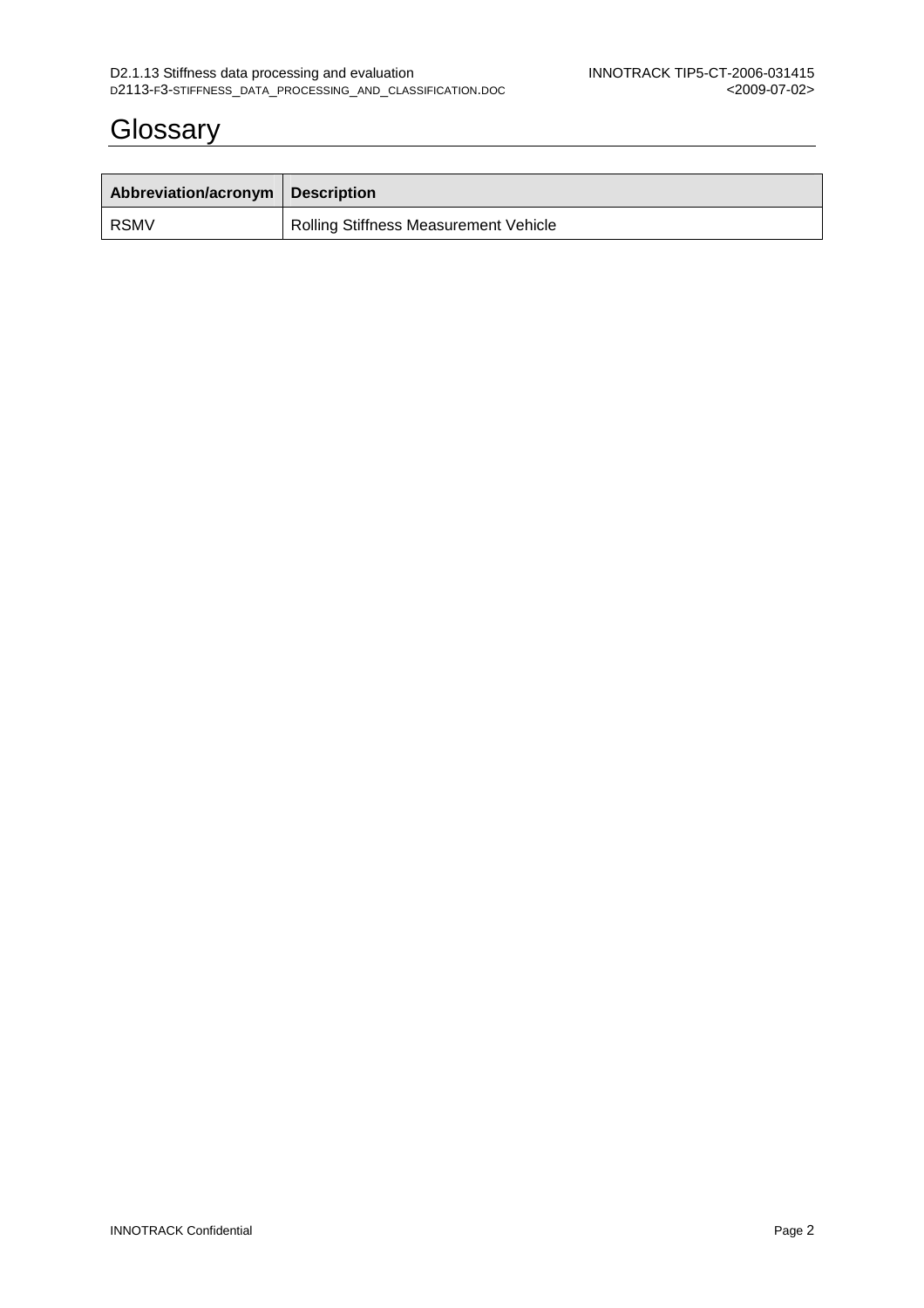#### 1. Executive Summary

Measured condition data may contain lots of information which is not efficiently used. This deliverable outlines a methodology for eliciting new information by using techniques from the field of pattern recognition. The methodology is demonstrated on a large set of condition data originating from track geometry quality measurements and dynamic stiffness and from ground penetrating radar. The case study gives evidence for the importance of dynamic stiffness measurements as to determine soil and embankment related track problems, while problems originating from the upper part or the track structure do not benefit significantly.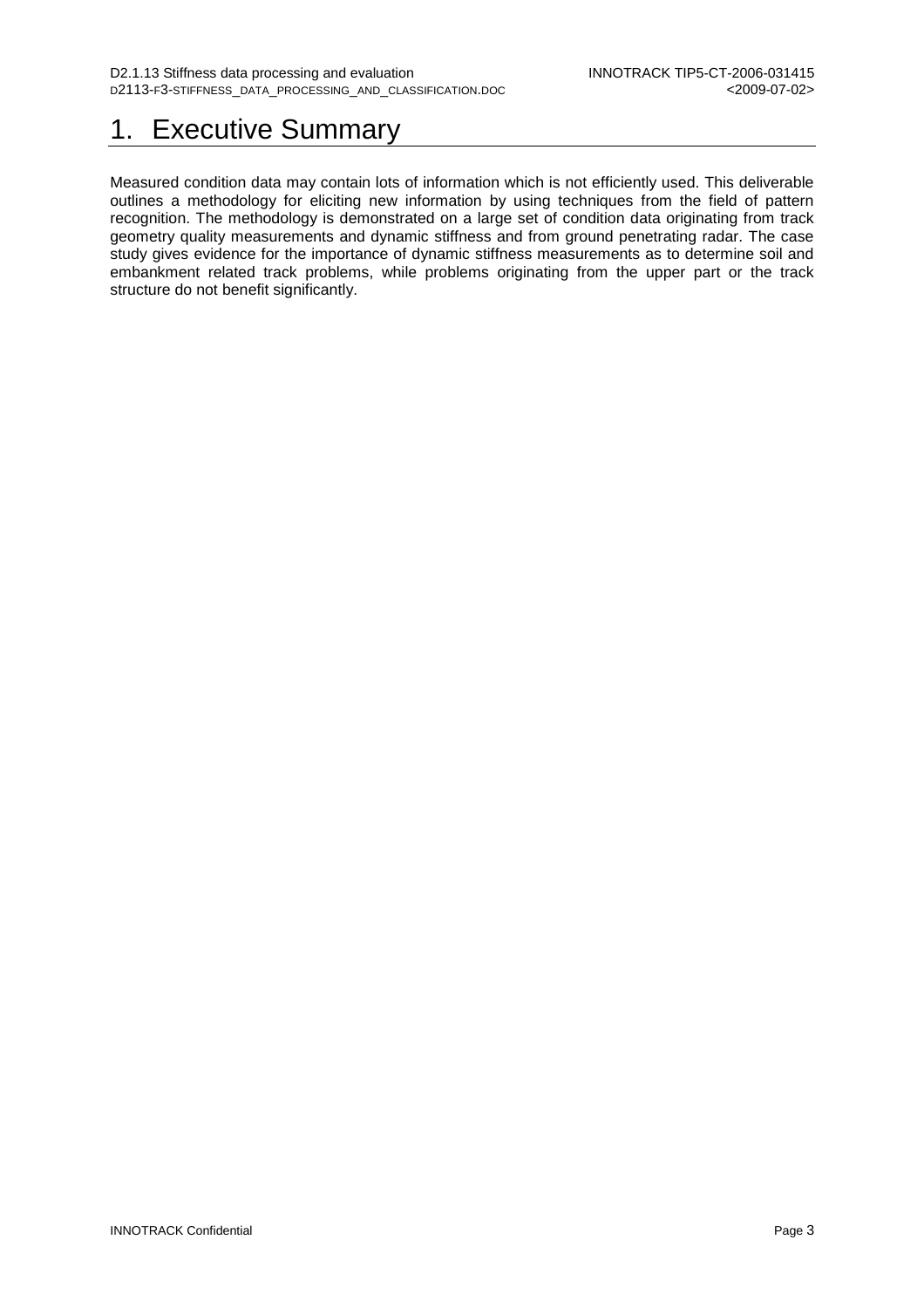### 2. Introduction

Task 2.1.9 in INNOTRACK has been devoted to finding new innovative methods to extract information from different kinds of condition data. The research has been part of a PhD-thesis and has also been presented at the 2009 IHHA conference in Shanghai. This deliverable consists of an executive summary and the IHHA paper [2], which is appended. Further details may be obtained from the PhDthesis [1] available from the Royal Institute of Technology in Stockholm.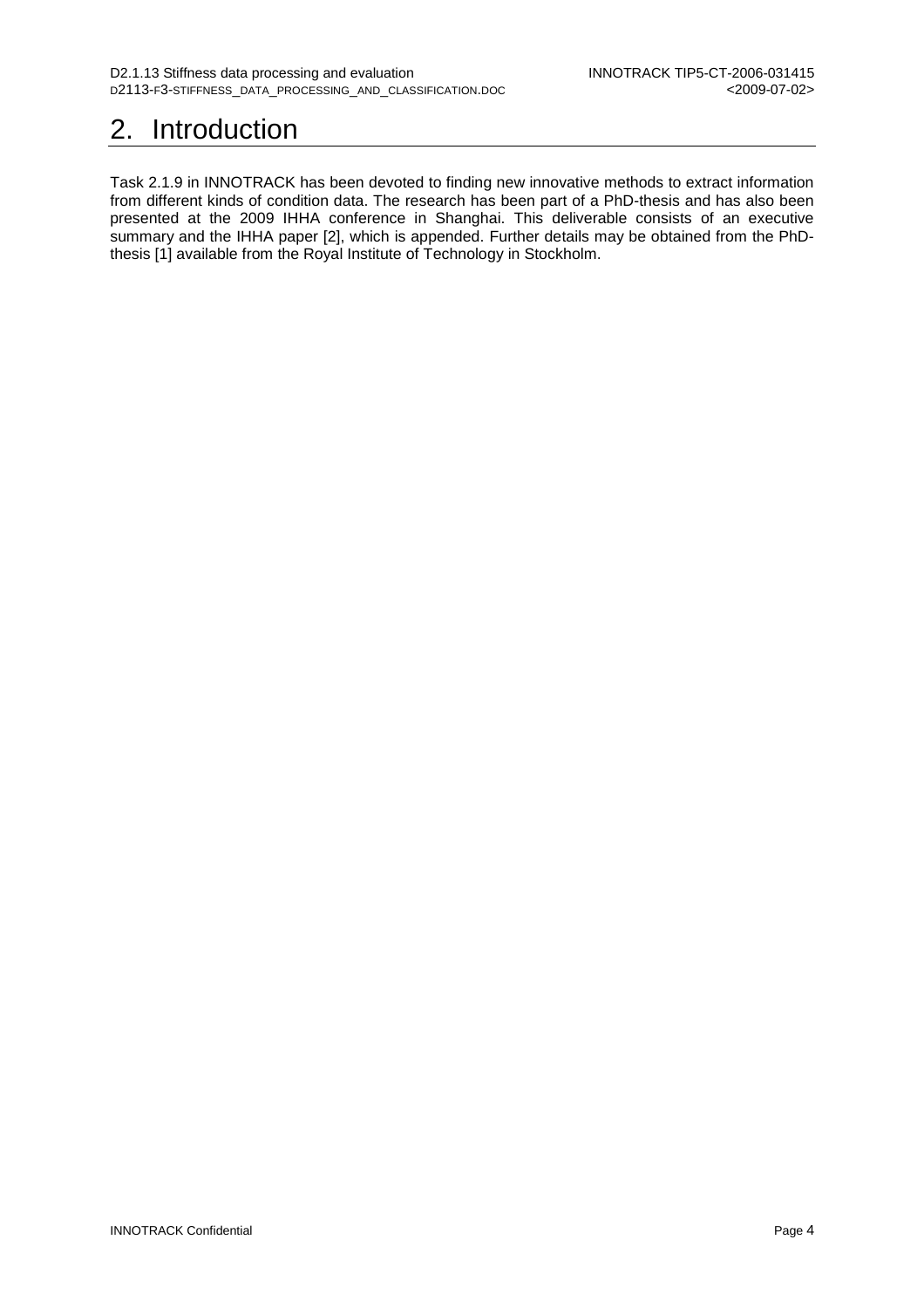### 3. Bibliography

[1] Berggren E. Railway Track Stiffness – Dynamic Measurements and Evaluation for Efficient Maintenance, PhDThesis, Royal Institute of Technology (KTH), Stockholm 2009.

[2] Berggren E: Efficient Track Maintenance - Methodology for Combined Analysis of Condition Data, Proceedings of the IHHA conference in Shanghai, China 2009.